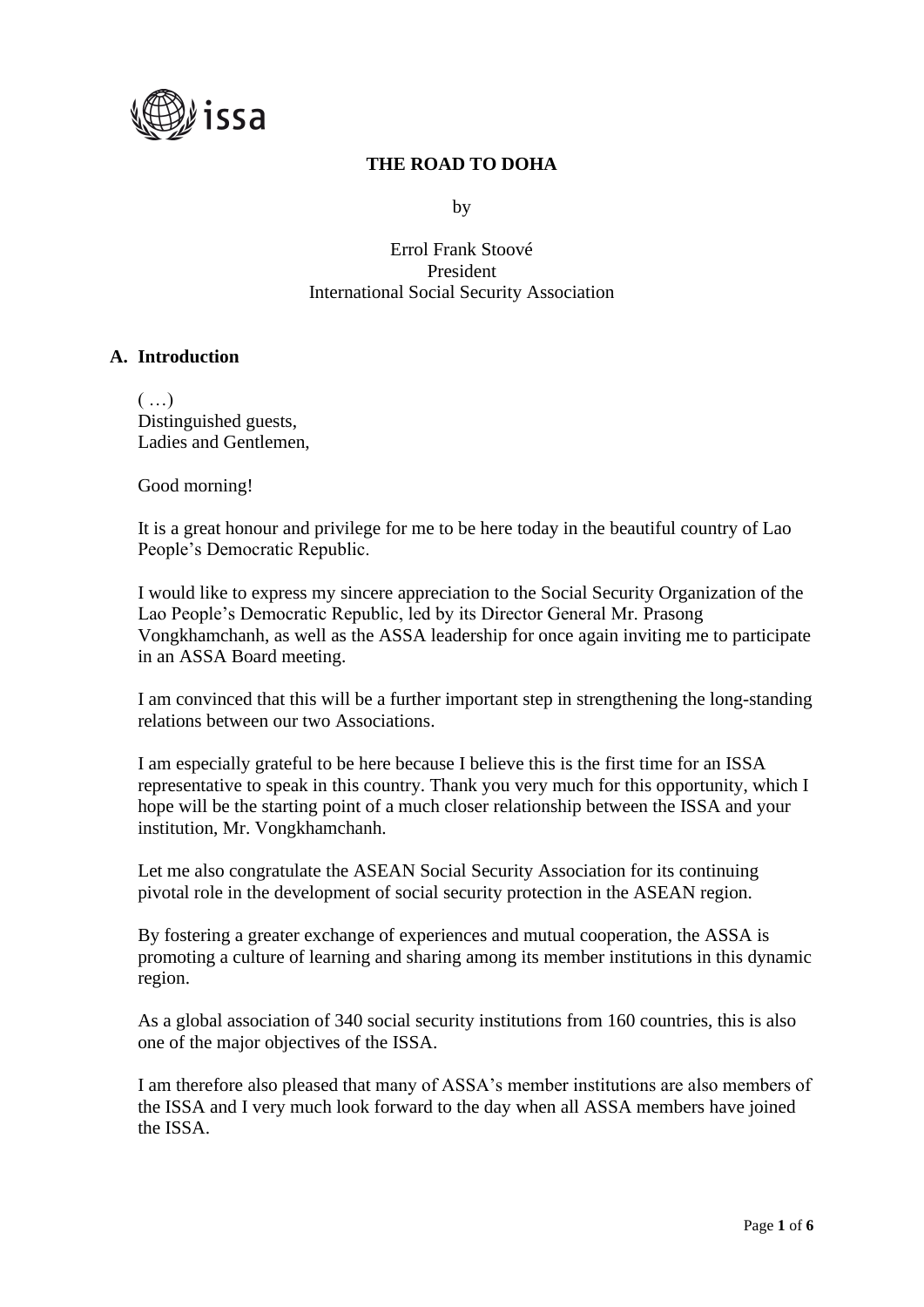The special value and importance of the ISSA is embodied in our signature event: the ISSA World Social Security Forum that will take place in Doha, Qatar from 10-15 November.

More than 1,000 policy-makers and representatives of social security institutions will meet at this most important global social security event. For one week, Doha will be the worldwide capital of social security.

This year's World Forum will be focussing on the crucial and exciting theme of how to make the vision of excellence in social security administration a reality everywhere.

Importantly, this theme has not been chosen arbitrarily, but reflects much of the recent efforts of the ISSA on the Road to Doha. In this regard, I will focus on three major points in my speech today.

First, I would like to explain why the ISSA believes that the theme of excellence in social security administration is vital.

Thereafter, I will present some of the underlying evidence that demonstrates the importance of high-performing social security institutions in responding to short-term and longer-term challenges and in building the future of social security.

Finally, it will be my pleasure to announce an important innovation in the ISSA programme of services that will be launched at the World Social Security Forum: the ISSA Centre for Excellence that will strengthen the practical support the ISSA provides to each member institution.

### *(1. why excellence)*

Ladies and Gentlemen,

Your Association and your presence at this meeting here strongly conveys your commitment to carry on with the challenging work of social security administration and to thereby strengthen the important contribution social security makes to economic development, employment, citizen prosperity and social solidarity.

This commitment is very much in line with the vision of *Dynamic Social Security* that guides the activities of the ISSA. This vision has two important components.

First, it emphasizes that social security must strengthen protection and extend coverage. At the same time, however, social security must broaden its scope to also focus on preventive and proactive social security approaches. These approaches that invest in people with a view to promoting health, supporting employment and enhancing empowerment optimize the positive contribution of social security to human capital development, economic growth and social inclusion.

The second component of the ISSA's vision is the emphasis on excellence in social security administration as a condition for the success of social security systems, for adapting them to short-term shocks and longer-term structural challenges, and for working towards protective, preventive, proactive and accessible social security schemes.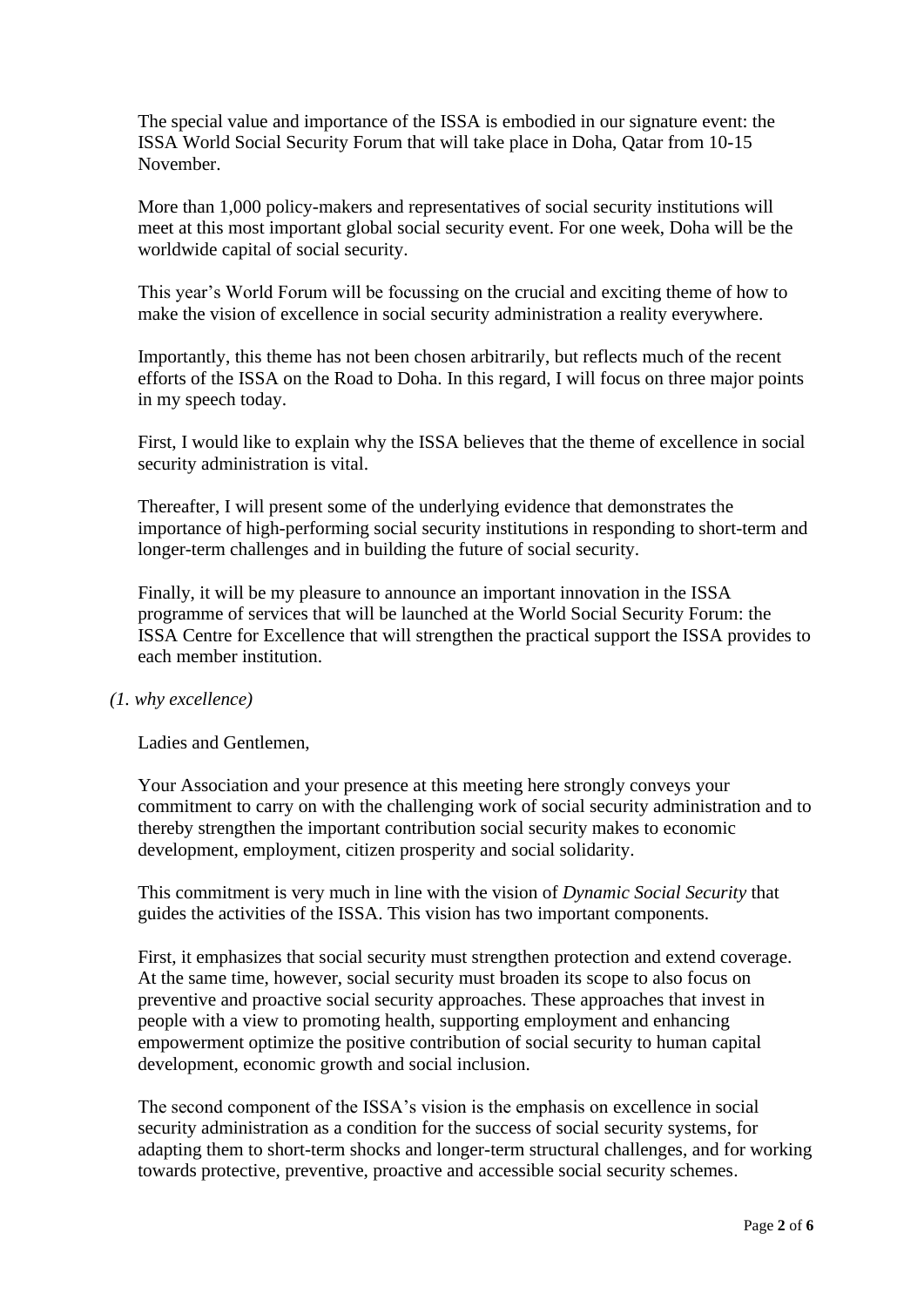#### *(2. recent evidence)*

This ISSA vision is reflected in the recent developments and trends in Asia and the Pacific and worldwide, which have clearly demonstrated the key role played by social security administrations in responding to challenges, extending protection and in working towards more proactive and preventive approaches.

Increasingly fragmented labour markets, population migration, the increasing frequency and severity of external shocks due to economic volatility or natural disasters, new health care and disability challenges and the ageing of the population all require social security systems in Asia to adapt and to seek innovative solutions.

These challenges are being tackled through increasingly forward looking approaches and administrative innovations.

Many social security systems have, for example, transformed their administrative procedures to include more tailored solutions and greater flexibility to respond to the specific situations of different population groups.

In addition, an increasing number of social security administrations are strengthening their focus on preventive health and pro-active return-to-work measures.

Remarkable progress in extending coverage in the region has been based both on political will and innovations by social security institutions. New approaches reflect an increasing differentiation of groups made possible by innovative ICT solutions and management techniques that tailor rules and procedures to the specific situations of uncovered groups.

Social security administrations in Asia have also played a positive role in national responses to various crises.

In fact, social security systems have adopted effective short-term measures to diminish the social impact of the economic and financial crisis and are taking preparatory measures for future economic downturns in an environment of continued worldwide economic volatility.

In addition, social security institutions have been playing a key role in responses to an increasing number of natural disasters. These effective responses are made possible by innovative risk management approaches or business continuity plans that have become much more commonplace.

These responses have been facilitated by the proactive application of new management techniques and the effective and efficient use of ICT. A focus has, for example, been on achieving improved coordination and higher efficiency. Notable approaches have been through merging certain services in one organization, moving to uniform quality levels and introducing performance measurement.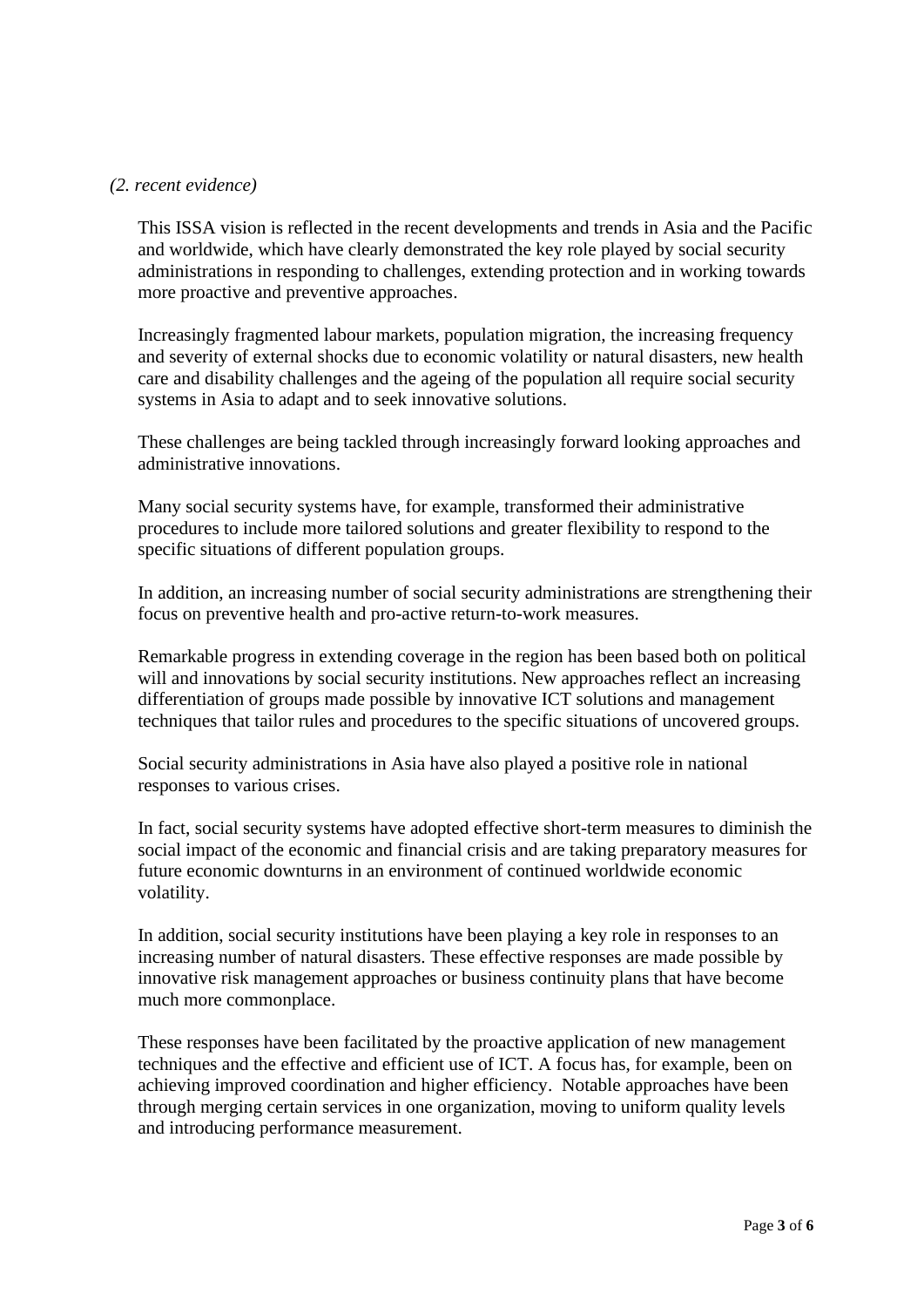The adoption of appropriate ICT solutions, such as smart cards, has facilitated access, reduced error and led to efficiency improvements. E-services continue to revolutionize the delivery of services by enabling personalized responses to individual needs at lower costs.

This commitment to high performance and innovation is also reflected in the progress achieved in the ASEAN region. Let me just mention a few:

- Thailand's success in achieving universal health and pension coverage is globally recognized.
- Indonesia is implementing an impressive and bold plan to integrate its social security programmes and to realize universal social security coverage.
- Malaysia has doubled its efforts to enhance its preventive health and proactive returnto-work measures.
- The 4P conditional cash transfer programme of the Philippines has set a standard for the region in implementing anti-poverty programmes.
- The "Text SSS" service of the Philippine Social Security System has been praised as a visionary application of technology.
- And Singapore's "My Cpf: The CPF Service Transformation" has won the 2011 World Summit Award as one of the five most outstanding best practices in e-Government.

But importantly, the evidence as regards the importance of excellence in social security administration for social security progress can not only be found in Asia, it is a truly global issue. In fact, the ISSA will present a report on trends in social security during the World Social Security Forum in Doha in this regard.

Limited time does not allow me to go in detail here, but examples can be found in all regions.

For example, in Europe and the Americas, integrated information systems have facilitated the development of new benefits that are based on the coordination of multiple institutions, such as conditional anti-poverty cash transfer schemes or return to work programmes.

In Africa and Asia, the innovative use of mobile technologies has facilitated the extension of coverage through overcoming challenges of geographical isolation, limited infrastructure and high costs of bank transfers.

The efforts of social security administrations in the Americas to communicate with the public and educate communities on social security to build a "social security culture" have empowered communities and contributed to better protection and support for social security.

The evidence of recent trends in Asia and worldwide therefore demonstrate the key contribution of social security administrations to facilitate social security responses to short-term shocks and longer-term structural challenges, and to the extension of coverage and the increasing use of pro-active and preventive approaches.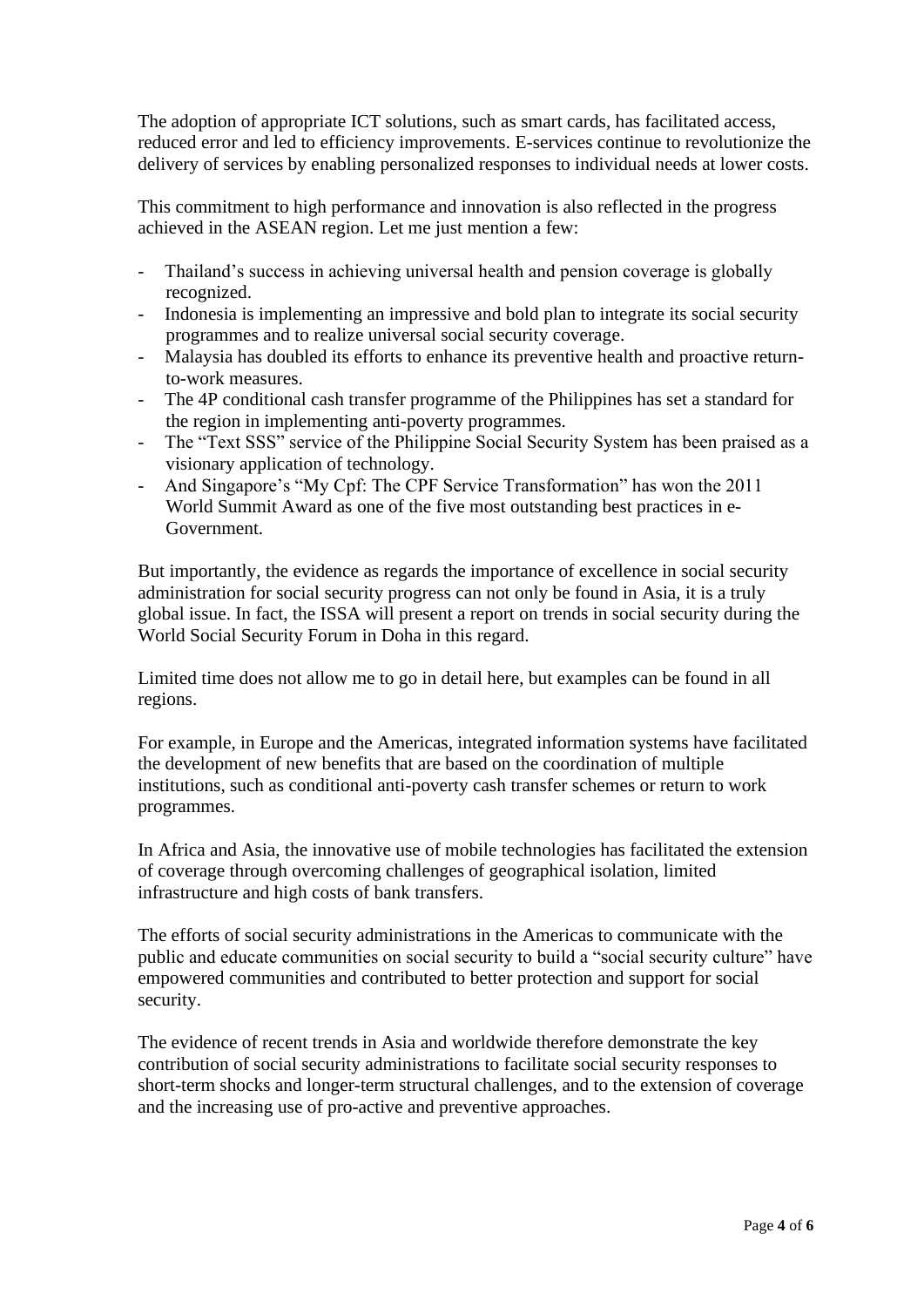Clearly, social security administrations will only be able to play this positive role based on a firm commitment to high performance, good governance and innovative capacity that allows them to constantly seek further improvements within their mandates.

This is, ladies and gentlemen, what the ISSA calls a commitment to excellence.

## *(3. Centre for Excellence)*

For the ISSA as the global Association of social security administrations, the call is therefore to effectively support its member institutions to work towards high performance and good governance as well as to innovate with a view to proactively promoting social security improvements.

The ISSA must assist its members to make the vision of excellence a reality everywhere.

To achieve this objective, the World Social Security Forum will be a milestone in the history of the ISSA services.

To enable the ISSA to be a more effective partner of each and every member institution in working towards high performance and good governance, the ISSA has been preparing a complete new package of comprehensive knowledge and support services that will be launched during the World Forum: the ISSA Centre for Excellence.

The services of the Centre will be based on a number of ISSA Guidelines that are internationally recognized professional standards in social security administration prepared under the auspices of the ISSA Technical Commissions.

You may recall that I introduced the first set of ISSA guidelines on good governance to you at my last participation in your Board meeting. The feedback from the global ISSA membership to these guidelines, which were launched in 2010, has been highly positive and encouraging.

Let me just quote a few responses to a survey conducted by the ISSA:

- *1. We shared the Guidelines with the Board. It led to the assessment and review of our investment policy.*
- *2. The Guidelines provided ammunition to enable the staff to go to the Board and suggest their implementation.*
- *3. We have developed our own quality guidelines with the support of and reference to the ISSA Guidelines.*
- *4. By using the transparency guidelines, we were able to publish our institution's first Annual Report in 2011. The Guidelines enabled us to communicate our work to government and other stakeholders.*

Drawing inspiration from these very encouraging results, the ISSA in the current triennium 2011-2013 has developed seven new sets of professional guidelines for social security administration. These are the ISSA Guidelines on:

- 1. Service quality
- 2. Information and communication technology